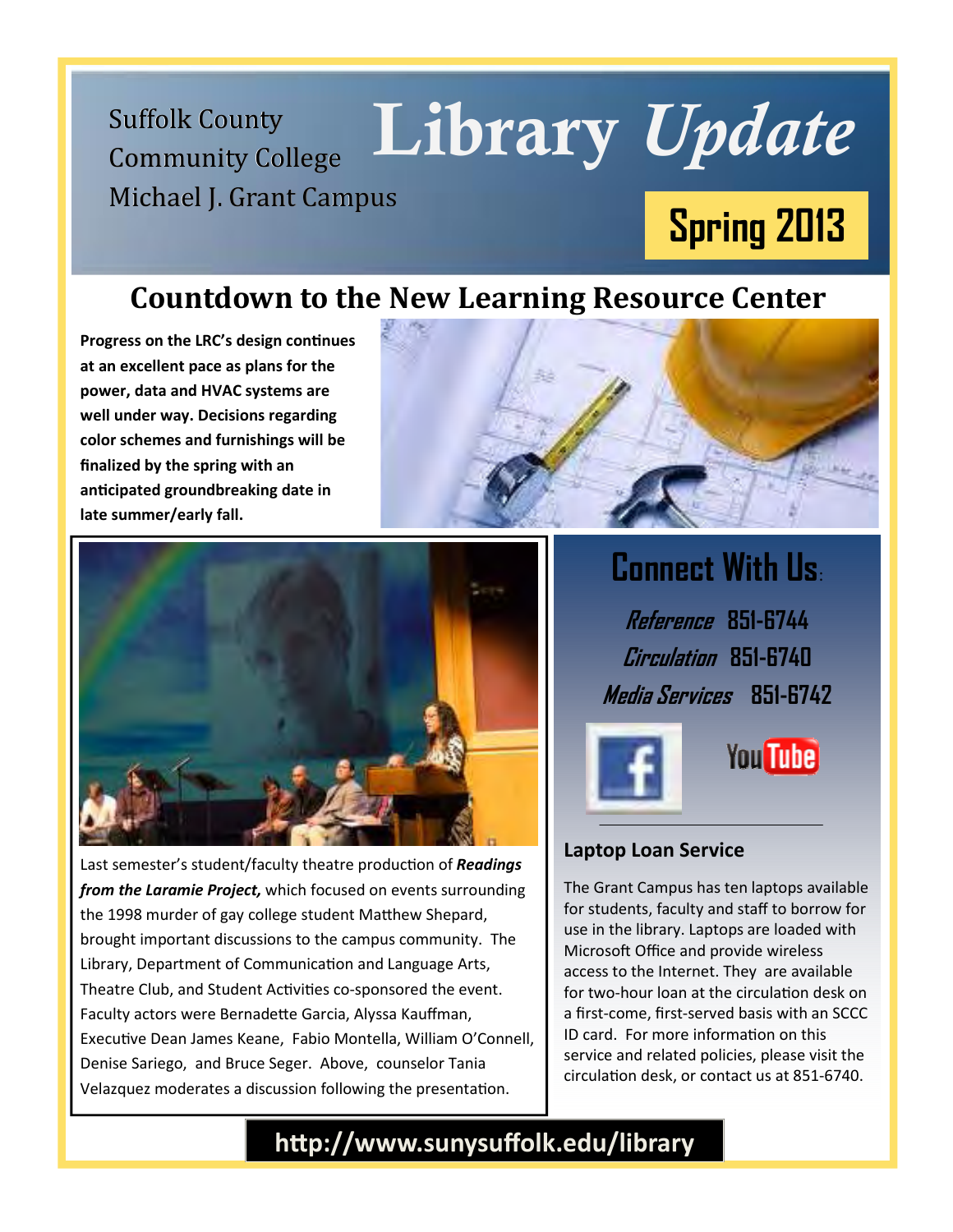# **Library** *Update* **Spring 2013**

#### **New titles in our collection**

### *Books*

The Ethics of Transplants: Why Careless Thought Costs Lives Far from the Tree: Parents, Children and the Search for Identity India Becoming: a Portrait of Life in Modern India Legal Health Record Math for Life: Crucial Ideas You Didn't Learn in School My Two Moms: Lessons of Love, Strength, and What Makes a Family The Spark of Life: Electricity in the Human Body The Unfinished Life of Benjamin Franklin Writers of the Black Chicago Renaissance

**This Just In**

### *Popular Reading*

America Again: Re-becoming the Greatness We Never Weren't Calico Joe Eight Girls Taking Pictures The End of Your Life Book Club Live By Night The Next Best Thing Pinstripe Empire Who Am I: a Memoir (Pete Townshend)

### *Media*

| <b>Emergent Curriculum</b>           | <b>DVD 980</b> |
|--------------------------------------|----------------|
| Facebook Obsession                   | <b>DVD 986</b> |
| Half the Sky                         | <b>DVD 978</b> |
| Sensory Play: Constructing Realities | <b>DVD 981</b> |
| Sin País (Without Country)           | <b>DVD 985</b> |
| Waging a Living P.O.V.               | <b>DVD 975</b> |
|                                      |                |





**Half the Sky: Turning Oppression Into Opportunity for Women Worldwide** 

Take an unforgettable journey with six actress/advocates and New York Times journalist Nicholas Kristof to meet some of the most courageous individuals of our time, who are doing extraordinary work to empower women and girls everywhere. These are stories of heartbreaking challenge, dramatic transformation and enduring hope.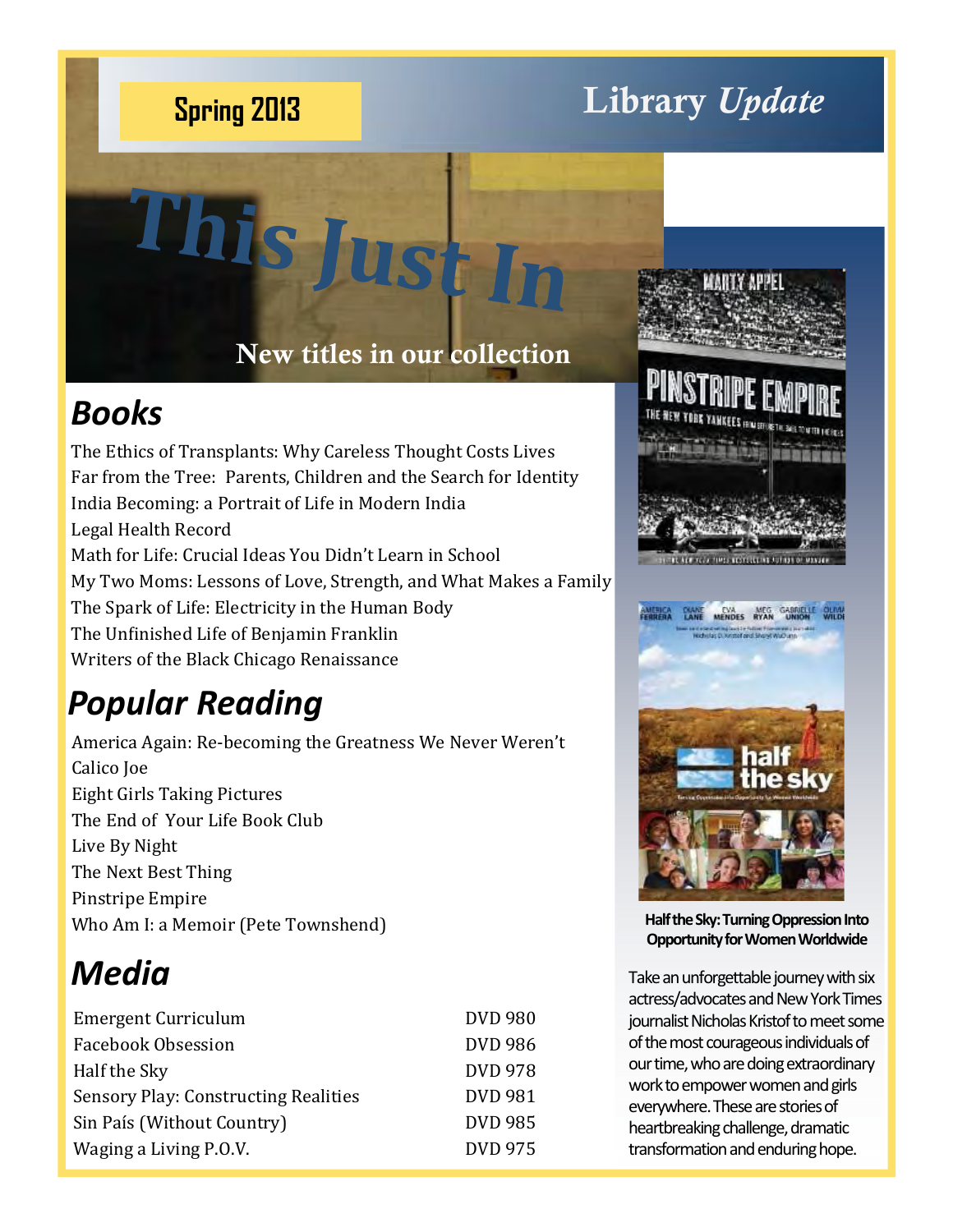### **Library** *Update* **Spring 2013**

#### *OUR PICKS*

We are fortunate to have a constant stream of new books coming into the library. The *New Books* shelves in the library, the list of new books on page

two, or the link on the Library home page are a few places to check out our offerings. Here are a few recommendations:

#### *The Help*

Please help yourself to *The Help* by Kathryn Stockett! It is a wonderful story of three women working together in Jackson, Mississippi, in 1962, to make a difference. I loved sharing the ups and downs of each woman as they came together to make life better. ~~ *Lynn McCloat, Senior Clerk Typist, Media Services, pictured right.* 



#### **Web Of Deceit: Misinformation and Manipulation in the**



#### *Age of Social Media*

*Web of Deceit,* which will soon be added to the library collection, is certainly timely. In light of the recent Manti Te'o story, this book (through investigative research) examines the dark side of the Internet, which allows for manipulating individuals to prey upon online users with hoaxes, con games and fraud. *~~ Bruce Seger*

#### *The Other Wes Moore: One Name, Two Fates*

Two boys with the same name were born blocks apart in Baltimore. One

grew up to be a Rhodes scholar, army officer, White House Fellow and business leader. The other, after a life of crime, is serving a life sentence in prison.

Both individuals came from troubled homes and grew up with many obstacles to face. This is the story of the decisions that each man made and how those decisions changed their lives. This is a mustread for every freshman. *~~ MaryPat Takacs* 





#### **LIBRARY FACULTY**

David Ouinn, Campus Head Librarian quinnd@sunysuffolk.edu 

Susan DeMasi, Professor, Library Services

Kevin Peterman, Professor, Library Services

Bruce Seger, **Instructor, Library Services** 

> MaryPat Takacs, Assistant Professor, Library Services

Gayle Sheridan, Professor Instructional Media Coordinator 

Victoria Sinacori, Professional Assistant, Media

Newsletter Editor: Sue DeMasi Photography: Victoria Sinacori

> **Library Staff Alison Glutz** Lynn McCloat Mary Ann Oliva Deborah Skolom